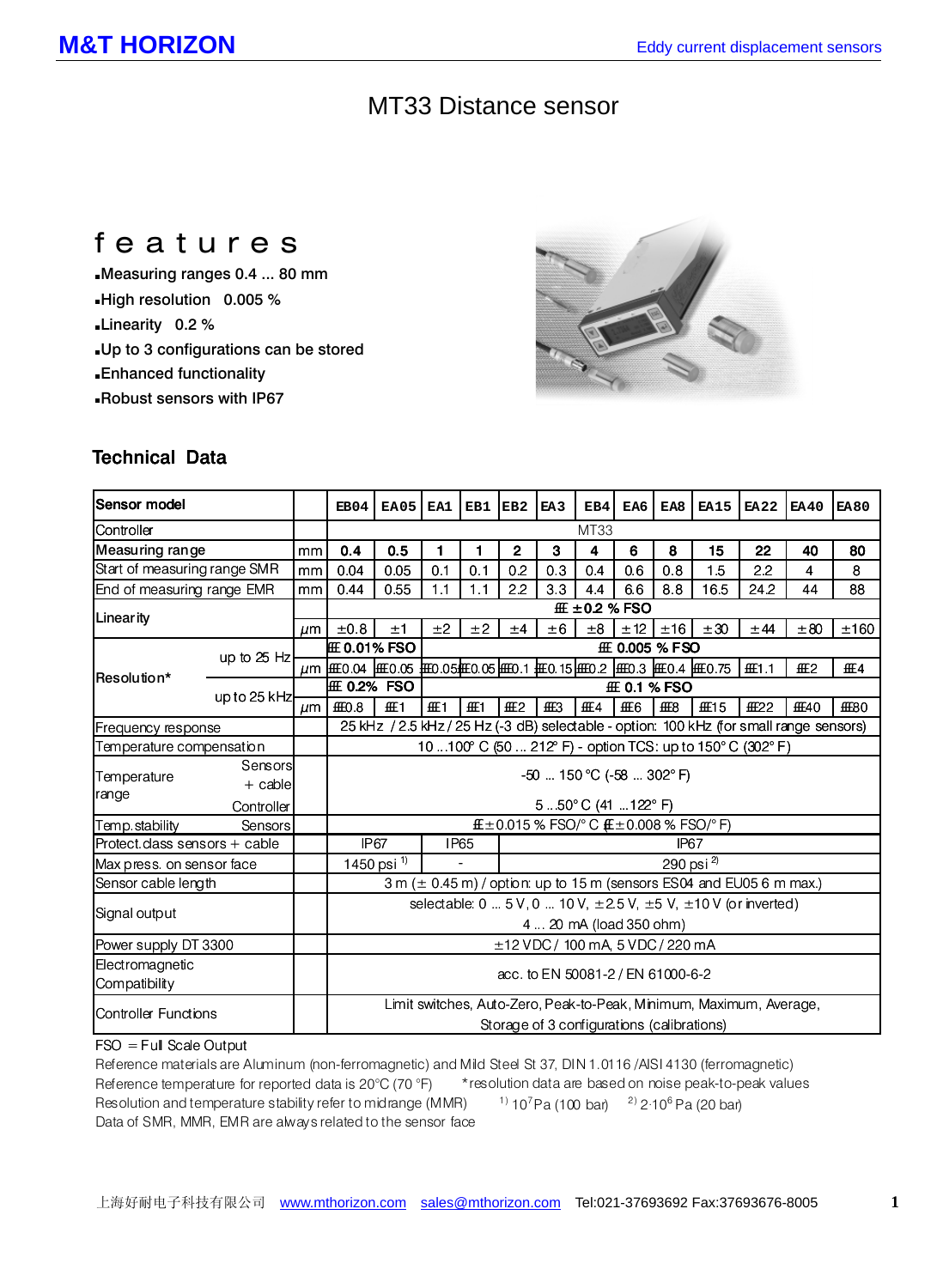### Displacement Sensors





**EA3**





**EA6**



**EA8**



|    | EA15      | <b>EA22</b> | EA40        | EA80         |
|----|-----------|-------------|-------------|--------------|
| øD | 37(1.45)  | 52(2.05)    | 70.3 (2.77) | 140.3 (5.52) |
| øС | 20(.8)    | 25(1)       | 37(1.45)    | 80(3.15)     |
|    | 12(.47)   | 22(.87)     | 30(1.18)    | 45 (1.77)    |
| øВ | 4.2(0.16) | 4.2(.16)    | 5.5(.22)    | 6.5(.25)     |

3 Mounting holes on bolt circle øC

Dimensions in mm (inch)  $\qquad \qquad \blacktriangleright =$  Connector